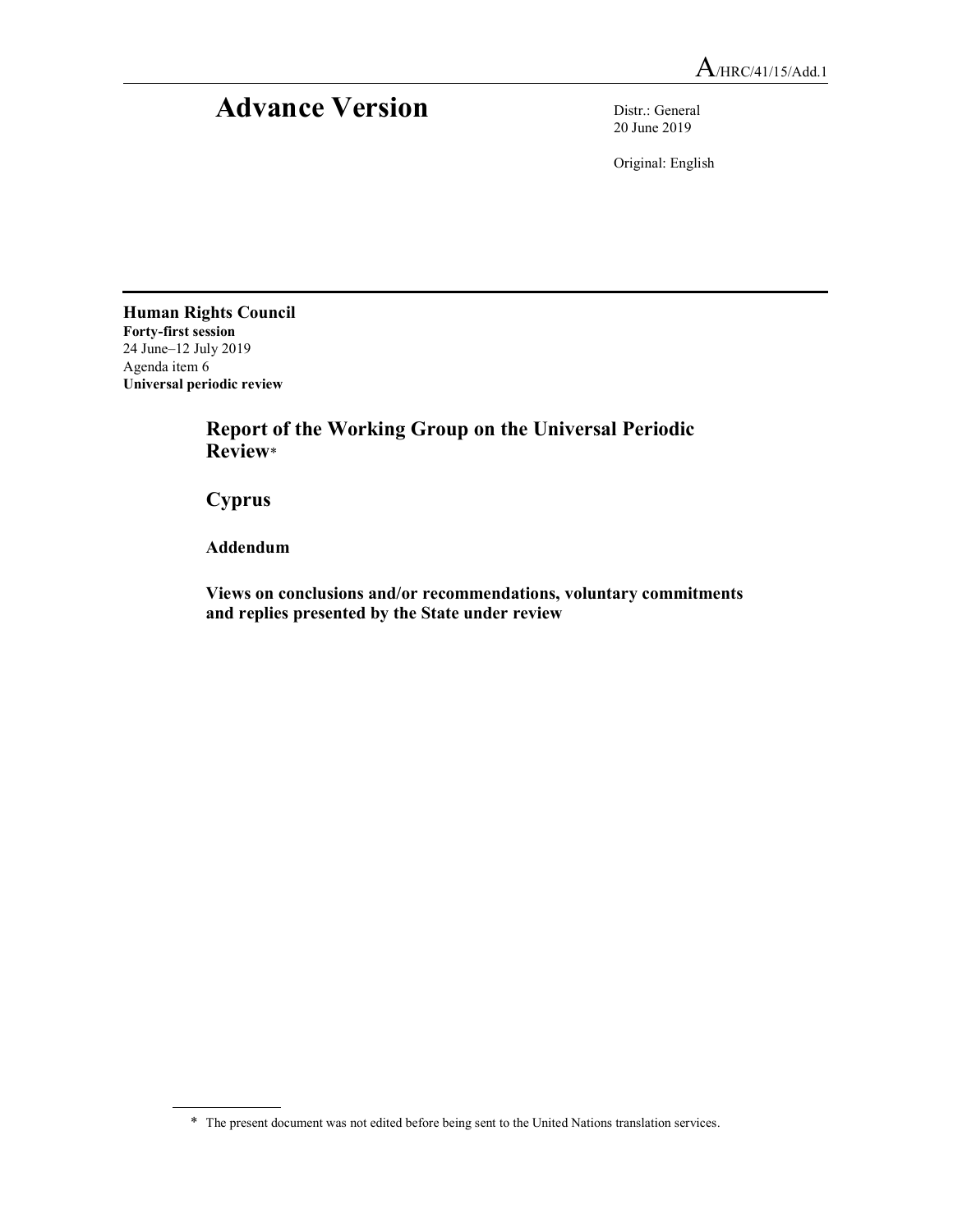## Introduction

1. Cyprus underlines its deep commitment to the universal periodic review process as a vital component of its aim towards the better protection and promotion of human rights.

2. The 188 recommendations made during the review of Cyprus on 29 January 2019, have been the subject of extensive internal consultations between all line Ministries and the Office of the Law Commissioner.

3. Cyprus is in a position to accept 163 recommendations, representing well above 85% of the total recommendations made. These concern areas in which Cyprus intends to act in accordance with the recommendations or are actions that are already underway and/or are currently being implemented.

4. Cyprus partially accepts six (6) of the recommendations. These involve the ratification of or accession to a number of treaties.

5. Finally, Cyprus takes note of 19 recommendations, including those the Government agrees with their objective, but no commitment can be made as to their implementation, as they relate to the ongoing negotiations for finding a solution to the Cyprus problem and/or formulate inaccurate assumptions or are simply not applicable to Cyprus.

# Accession/ratification of implementation to international legally binding instruments

6. Cyprus accepts the following recommendations:

139.1, 139.3, 139.17, 139.18, 139.19, 139.102.

7. Cyprus partially accepts the following recommendations:

139.2, 139.12, 139.13, 139.14, 139.15.

8. Cyprus is willing to support part of the abovementioned recommendations dealing with the 1954 Convention relating to the status of Stateless Persons. The Government is committed to taking all necessary measures to re-submit to the House of Representatives for consideration and approval the ratification bill for the 1954 Convention relating to the Status of Stateless Persons.

9. Cyprus takes note of the following recommendations:

139.4, 139.5, 139.6, 139.7, 139.8, 139.9, 139.10, 139.11, 139.16, 139.20, 139.21.

10. These recommendations relate to the *International Convention for the Protection of* All Persons from Enforced Disappearance, the 1961 Convention on the Reduction of Statelessness, the International Convention on the Protection of the Rights of All Migrant Workers and Members of Their Families and the ILO Indigenous and Tribal Peoples Convention No. 169.

11. Regarding the 1961 Convention on the Reduction of Statelessness, Cyprus is not, for the time being, in a position to consider accession for political reasons relating directly to certain sensitive aspects of the Cyprus problem.

12. Cyprus does not intend to proceed with accession to the *International Convention on* the Protection of All Migrant Workers and the Members of Their Families, as this legal instrument falls within EU competence, and its ratification is subject to on-going discussion at EU level. Cyprus will act accordingly, if and when policy measures regulating the above subject are adopted by the European Union. Cyprus has already transposed the relevant EU acquis into national law, providing adequate protection in relation to the rights of migrants and the members of their families.

13. The ILO Domestic Workers Convention is a similar case. Most of its provisions are covered by the European Union acquis in the areas of social policy, anti-discrimination (employment equality, gender equality, maternity protection), judicial co-operation in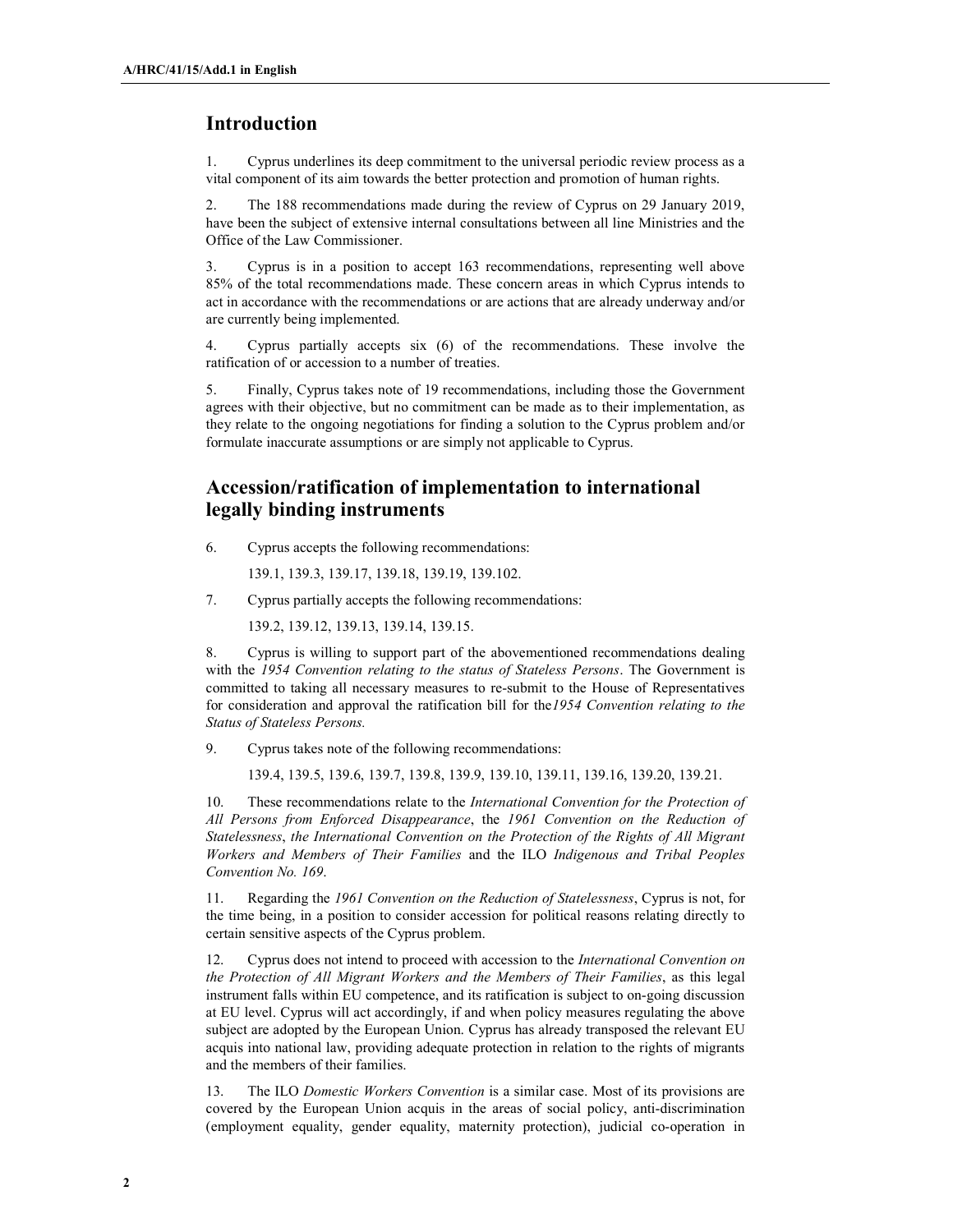criminal matters and asylum and immigration. Therefore, its provisions are largely incorporated into national law. There are, however, a few provisions of this Convention in relation to which there is currently no agreement among social partners in Cyprus. Nevertheless, administrative adjustments are continuously made so as to increase the protection of this category of migrants.

14. As regards the Indigenous and Tribal Peoples Convention No. 169, it does not apply to the Republic of Cyprus, as there are no indigenous people in Cyprus.

#### Women's rights and gender equality

15. Cyprus accepts the following recommendations:

139.24, 139.28, 139.108, 139.125, 139.126, 139.127, 139.128,139.129,139.130, 139.131, 139.132, 139.133, 139.134, 139.135, 139.136, 139.137, 139.138, 139.139, 139.140, 139.141, 139.142, 139.143, 139.144, 139.145, 139.146, 139.147, 139.148, 139.149, 139.150, 139.152, 139.153, 139.154, 139.155,139.157, 139.158, 139.159.

#### Human rights protection and awareness raising

16. Cyprus accepts the following recommendations:

139.26, 139.29, 139.30, 139.32, 139.59, 139.60.

17. Cyprus also accepts recommendation 139.25, even though full compliance with the Paris Principles proved to be challenging not by reason of substance, but due to the structure and procedures concerning the appointment of Civil Service employees who staff the Office of independent authorities. The Government is committed to finding a practical solution to this problem by the next UPR cycle. However, as this demands a complete restructuring of procedures and legislation, the process is expected to be long, arduous and politically complex.

#### Combat of racism, xenophobia and discrimination

18. Cyprus accepts the following recommendations:

139.27, 139.33, 139.35, 139.37, 139.38, 139.39, 139.40, 139.48, 139.50, 139.51, 139.52, 139.54, 139.55, 139.90, 139.92, 139.176, 139.177.

19. Cyprus takes note of recommendation 139.175, in relation to which the concerns are not on the substance, but on their formulation. Ethnic and racial minorities are not recognized by the Constitution of the Republic of Cyprus; only "religious groups" are recognised. Measures aiming to promote tolerance and enhance integration and respect of the rights of all vulnerable groups, such as migrants, are already being adopted and promoted and these will be presented under other related recommendations.

20. Cyprus takes note of the following recommendations:

139.34, 139.36.

21. Cyprus believes that discrimination-related issues are a horizontal matter. As regards criminal law, there are three laws concerning combating of discrimination:

(a) the Criminal Code, Cap 154, which pre-existed the Constitution of the Republic of Cyprus and contains criminal offences in relation to discrimination between the two Communities of Cyprus;

(b) the law ratifying the ICERD (Law 12/1967, as amended) which provides specific discrimination offences for the purposes of implementation of the said Convention;

(c) the Combating Certain Forms and Expressions of Racism and Xenophobia Law [134(I)/2011] which provides for specific severe offences pursuant to European acquis. The national anti-discrimination legislative framework is considered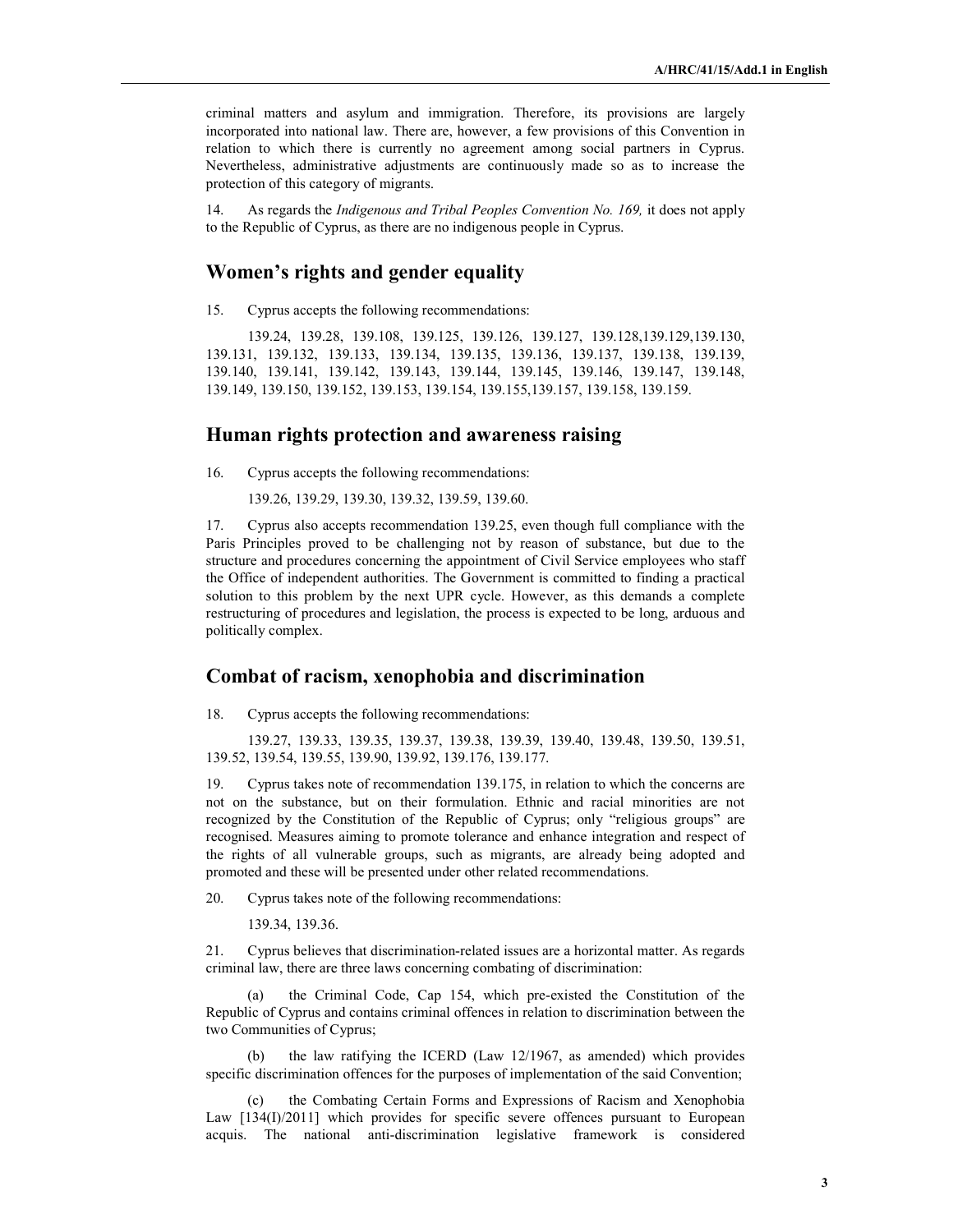comprehensive, as it covers all grounds of discrimination and in no way it can be described as fragmented.

#### Protection of cultural heritage

22. Cyprus accepts the following recommendations: 139.31, 139.57, 139.124.

# Protection of the rights of LGBTI persons

23. Cyprus accepts the following recommendations: 139.41, 139.42, 139.43, 139.44, 139.45, 139.46, 139.47, 139.53.

#### Protection of the rights of people that are under detention

24. Cyprus accepts the following recommendations: 139.62, 139.63, 139.64, 139.65.

# Protection of the victims of trafficking

25. Cyprus accepts the following recommendations:

139.66, 139.67, 139.68, 139.69, 139.70, 139.71, 139.72, 139.73, 139.74, 139.75, 139.76, 139.77, 139.78.139.79, 139.80, 139.81, 139.83, 139.84, 139.85, 139.86, 139.87, 139.88.

# Protection of asylum seekers and beneficiaries of international protection and of migrants

26. Cyprus accepts the following recommendations:

139.89, 139.94, 139.112, 139.114, 139.178, 139.179, 139.180, 139.181, 139.182, 139.183, 139.184, 139.185, 139.186, 139.187, 139.188.

## Protection of migrant workers

27. Cyprus accepts the following recommendations:

139.106, 139.107, 139.109, 139.110, 139.111.

# Protection of children

28. Cyprus accepts the following recommendations:

139.113, 139.117, 139.118, 139.119, 139.120, 139.121, 139.122, 139.123, 139.161, 139.162, 139.163, 139.164, 139.165, 139.168, 139.170, 139.172.

## Protection of people with disabilities

29. Cyprus accepts the following recommendations:

139.166, 139.167, 139.169, 139.171, 139.173, 139.174